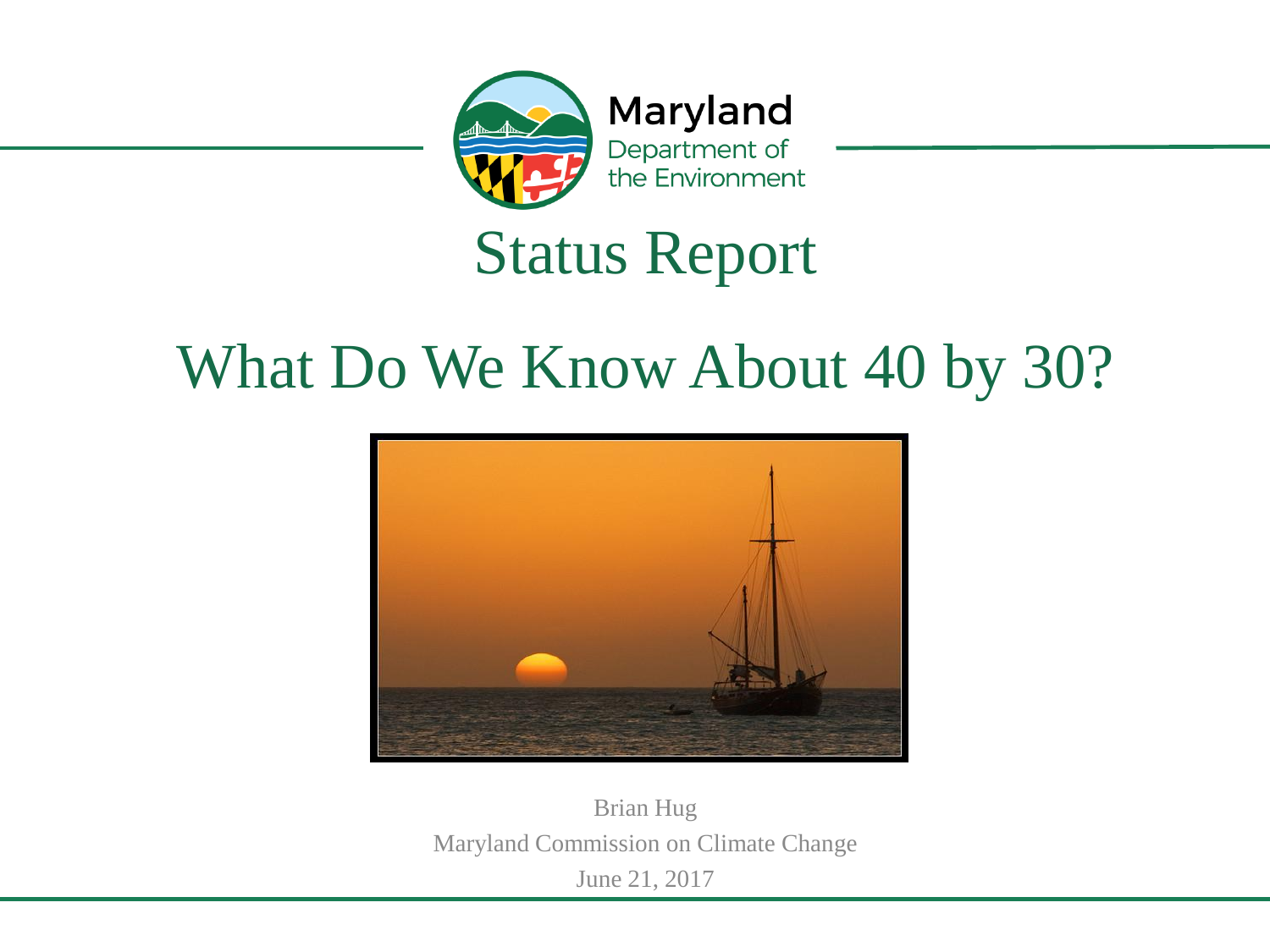### Presentation Overview

- Timing/Schedule
- What's in the works for 40 by 30?
- Next Steps



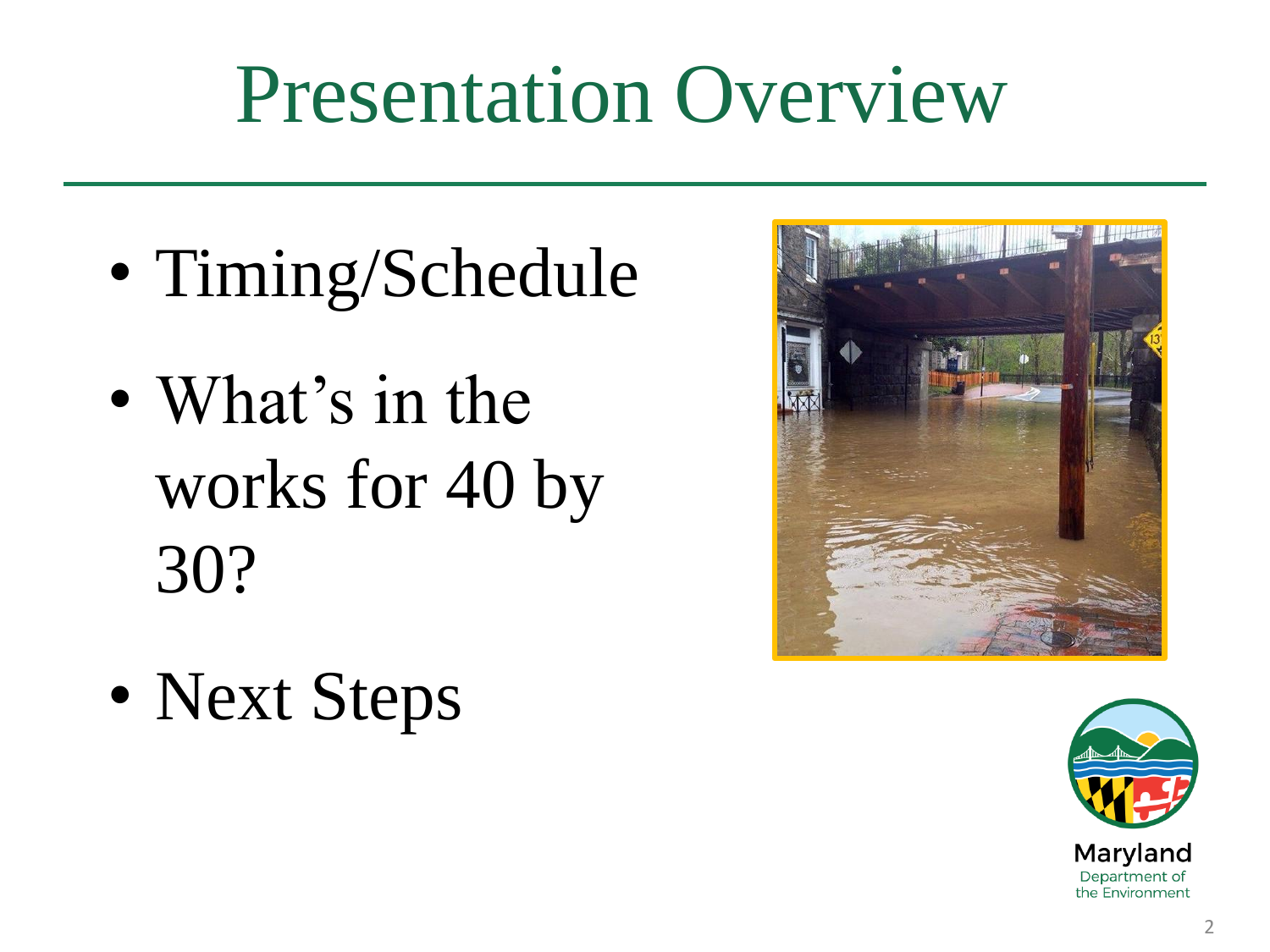# The Schedule

- 2016 to 2018 MDE, other State agencies, MWG and stakeholders research and build 40 by 30 plan
- December 31, 2018 Draft plan
- December 31, 2019 Final plan
- October 1, 2022 MDE owes mid-course status report and manufacturing study.
	- Emission reductions
	- Jobs and the economy
- December 1, 2023 Law terminates if not reauthorized
- October 1, 2027 MDE owes second mid-course status report if the law is reauthorized



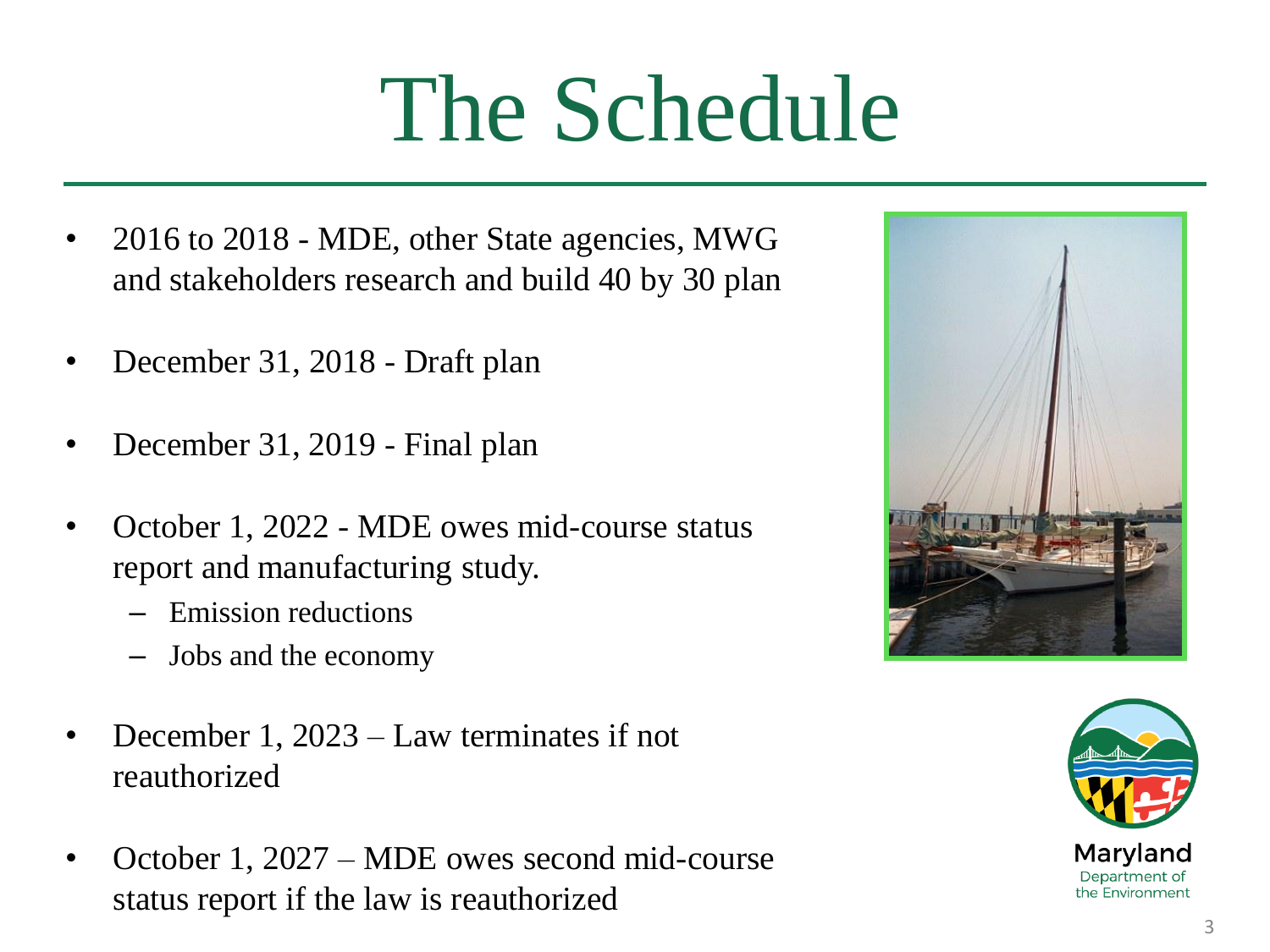## Four Steps to 40 by 30

- 1. What is the 40 by 30 reduction goal?
- 2. How far will the 25 by 2020 plan get us?
- 3. How will "On-the-Books" or "Onthe Way" (OTB/OTW) programs help achieve deeper reductions by 2030?
- 4. How can enhancements to the 2020 plan and "emerging" strategies help close the gap?





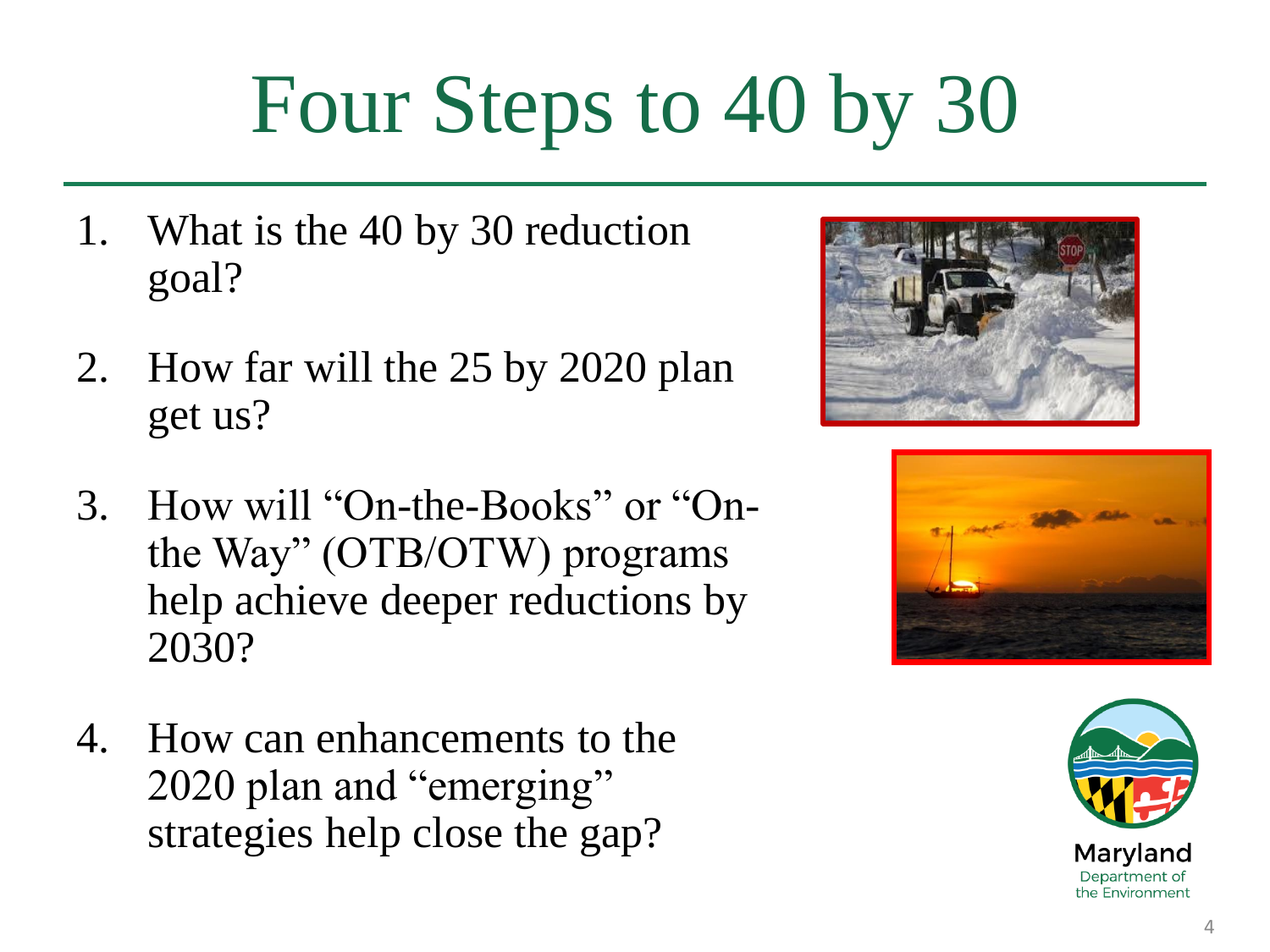### Step 1 - The 40 by 30 Goal

A 40% by 2030 reduction goal requires not only a 40% reduction from 2006 levels but also that all growth between 2006 and 2030 be offset. All values in MMtCO<sub>2</sub>e.

Where will we be in 2030 with no action? Emissions =  $121$  to  $125$  The 2030 goal *(40% below 2006 Baseline)* = 64

Reduction Required to meet 2030 goal = **57 to 61**   $(121 - 64 = 57 / 125 - 64 = 61)$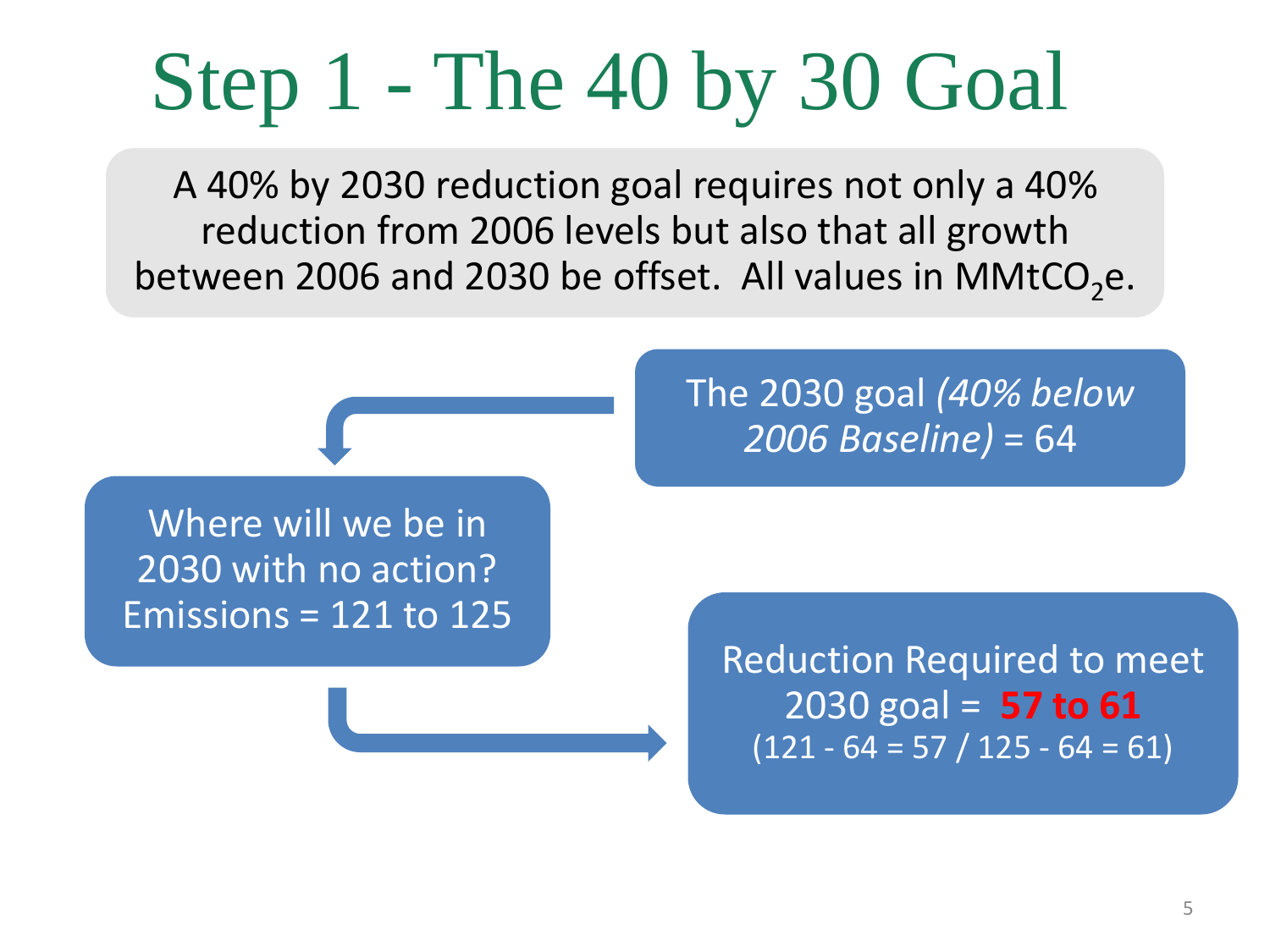## Step 2 - The 2020 Plan

*… with nothing but 2020 reductions from 2020 plan*

| <b>Reduction</b><br><b>Scenario</b>               | <b>Estimated</b><br><b>Reductions</b><br><b>Most Optimistic</b> | Estimated<br><b>Reductions</b><br>Least Optimistic |
|---------------------------------------------------|-----------------------------------------------------------------|----------------------------------------------------|
| Reductions needed by<br>2030                      | 57 MMtCO <sub>2</sub> e                                         | 61 MMtCO <sub>2</sub> e                            |
| Benefits from 2020 plan<br>in 2030                | 41 MMtCO <sub>2</sub> e                                         | 38 MMtCO <sub>2</sub> e                            |
| Gap with no new 2020 to<br>2030 reductions at all | 16 MMTCO <sub>2</sub> e                                         | 23 MMtCO <sub>2</sub> e                            |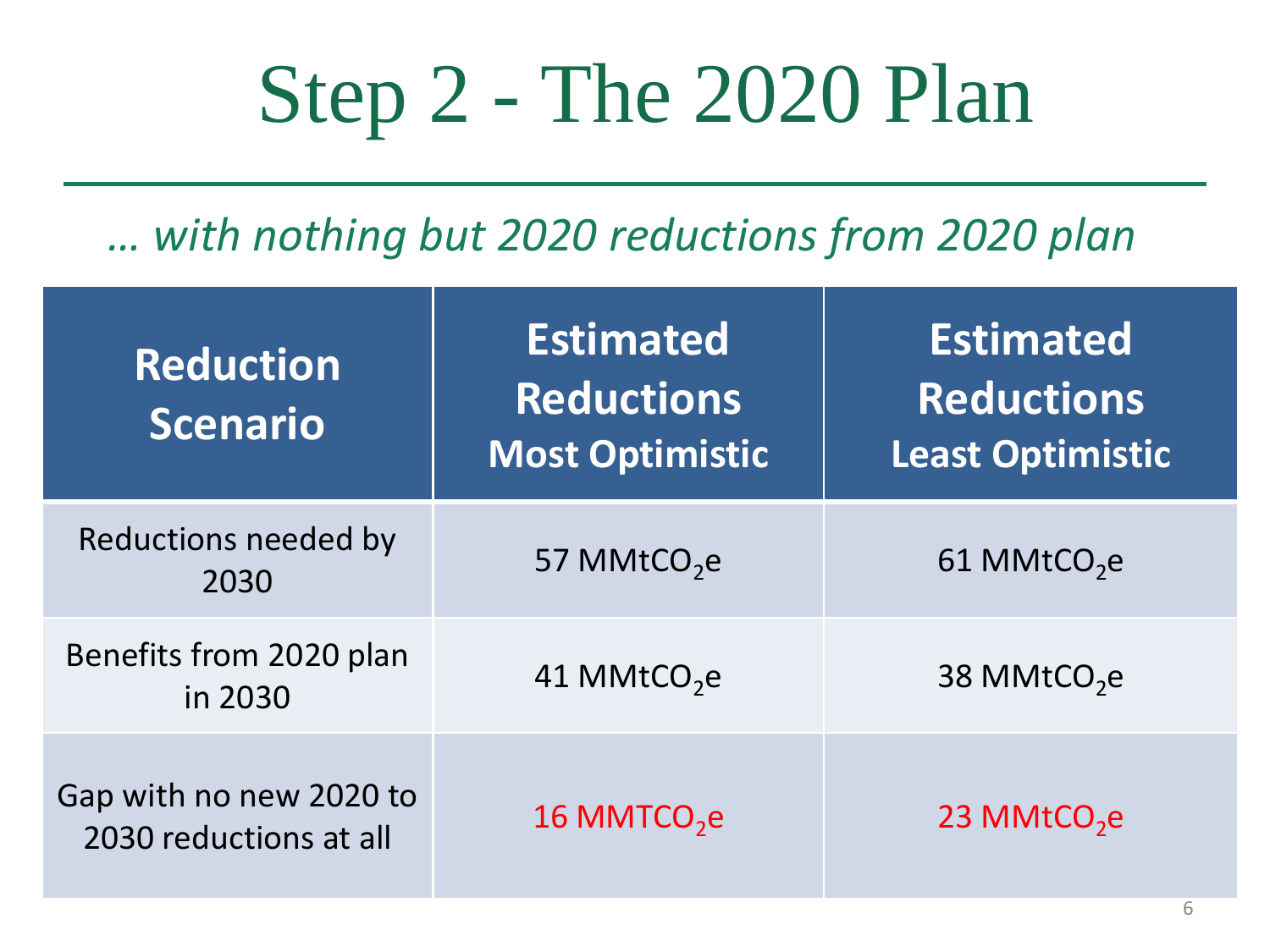#### Step 3 - Programs That Are On-The-Way *… We Hope*

- Many of the strategies in the 2020 plan continue to generate even deeper reductions between 2020 and 2030
	- These reductions are already on-thebooks or on-the-way (OTB/OTW)
- This is most obvious in the transportation sector where the strategies provide greater and greater reductions as the vehicle fleet turns over between 2020 & 2030
- Other examples include forestry and energy efficiency programs



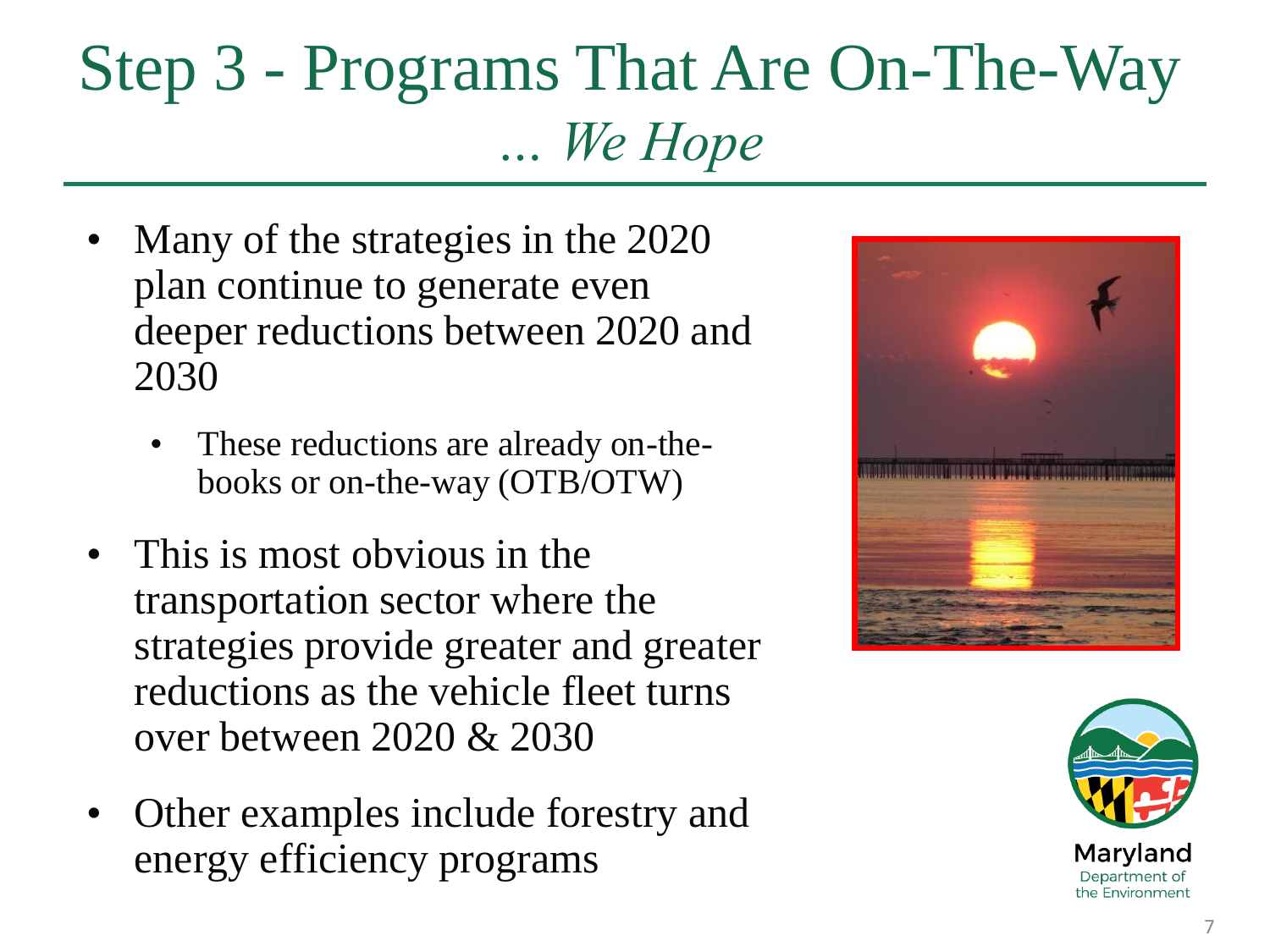### Transportation Sector

*OTB/OTW Programs that will drive post 2020 reductions*

**OTB/OTW Mobile Source Programs**

**The Maryland Clean Cars Program**

**Federal Light Duty Fuel Economy Standards (2012 to 2016)**

**Federal Tier 3 Vehicle and Fuel Standards (2017 to 2025)**

**Federal Phase 1 Medium and Heavy Duty GHG Standards (2014 to 2018)**

**Federal Renewable Fuel Standards**

**Federal Phase 2 Medium and Heavy Duty GHG Standards (proposed)**

**Federal GHG Reductions from Aircraft (just starting)**

**An additional 3 to 6 MMtCO<sub>2</sub>e between 2020 and 2030**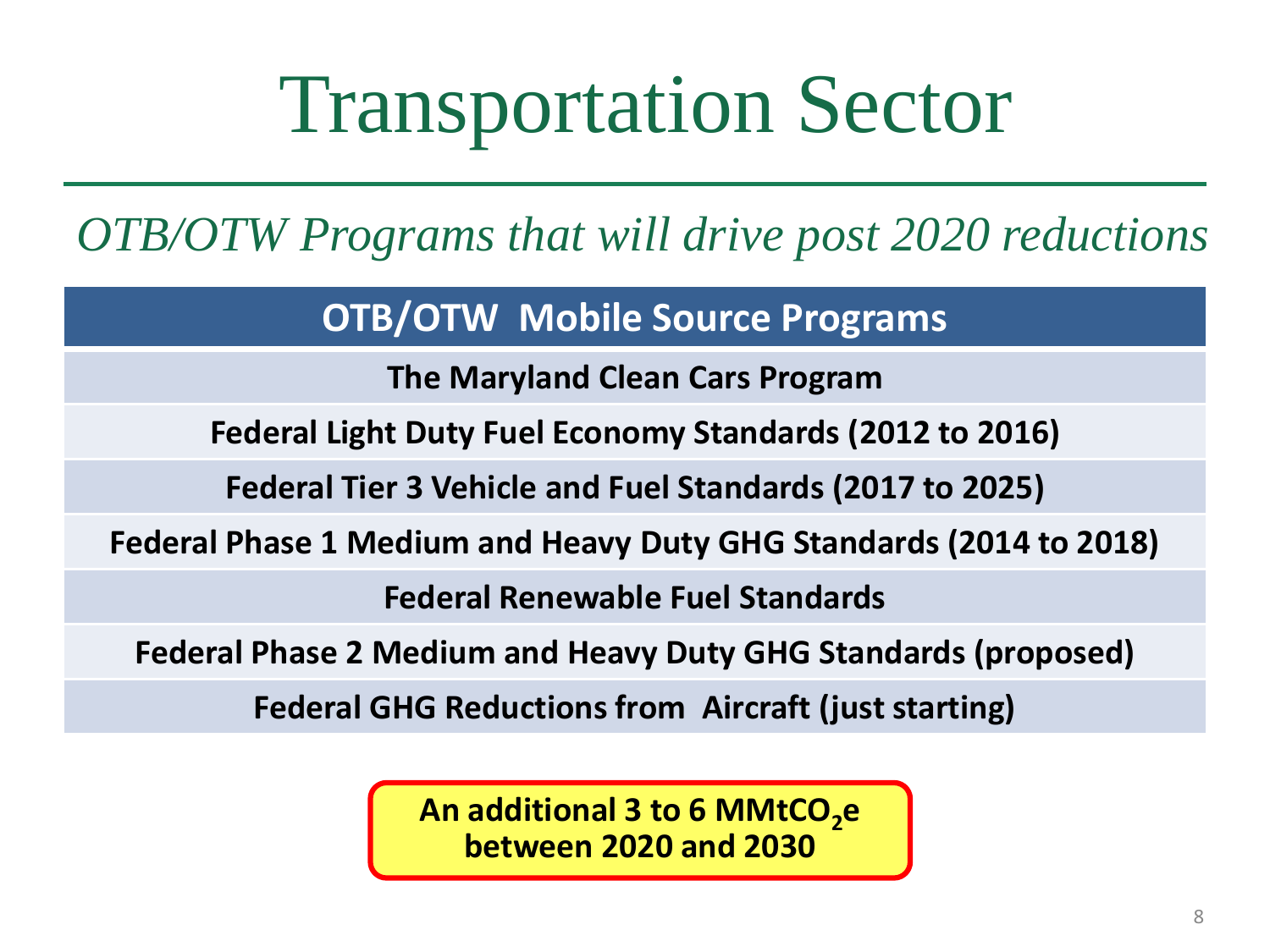## Energy and Other Sectors

*OTB/OTW Programs that will drive post 2020 reductions*

**OTB/OTW Energy Sector**

**Regional Greenhouse Gas Initiative (RGGI)**

**Potential Clean Power Plan**

**Empower Maryland**

**Renewable Energy**

#### **OTB/OTW Other Sectors**

**Forestry and Sequestration**

**Building Codes and Trade Codes** 

**Leadership by Example**

An additional 2 to 4 MMtCO<sub>2</sub>e **between 2020 and 2030** <sup>9</sup>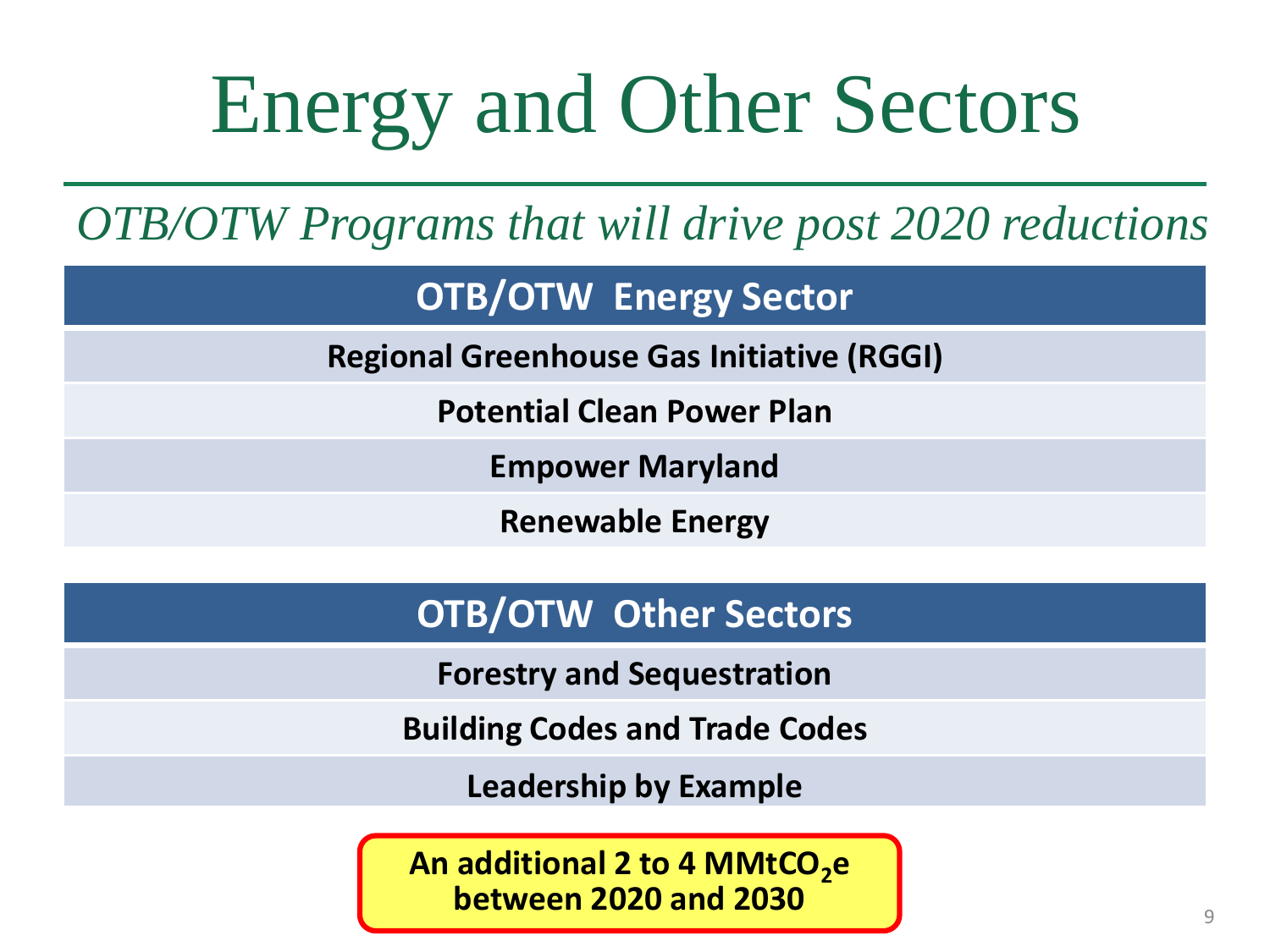### Step 3 - Add in Programs that are On-The-Way

| <b>Reduction</b><br><b>Scenario</b>            | <b>Estimated</b><br><b>Reductions</b><br><b>Most Optimistic</b> | <b>Estimated</b><br><b>Reductions</b><br><b>Least Optimistic</b> |
|------------------------------------------------|-----------------------------------------------------------------|------------------------------------------------------------------|
| Reductions needed by<br>2030                   | 57 MMtCO2e                                                      | 61 MMtCO2e                                                       |
| Benefits from 2020<br>plan in 2030             | 41 MMtCO2e                                                      | 38 MMtCO2e                                                       |
| Benefits from 2020 to<br>2030 OTB/OTW          | 10 MMtCO2e                                                      | 5 MMtCO2e                                                        |
| Gap with OTB/OTW<br>2020 to 2030<br>reductions | -6 MMTCO2e                                                      | -18 MMtCO2e                                                      |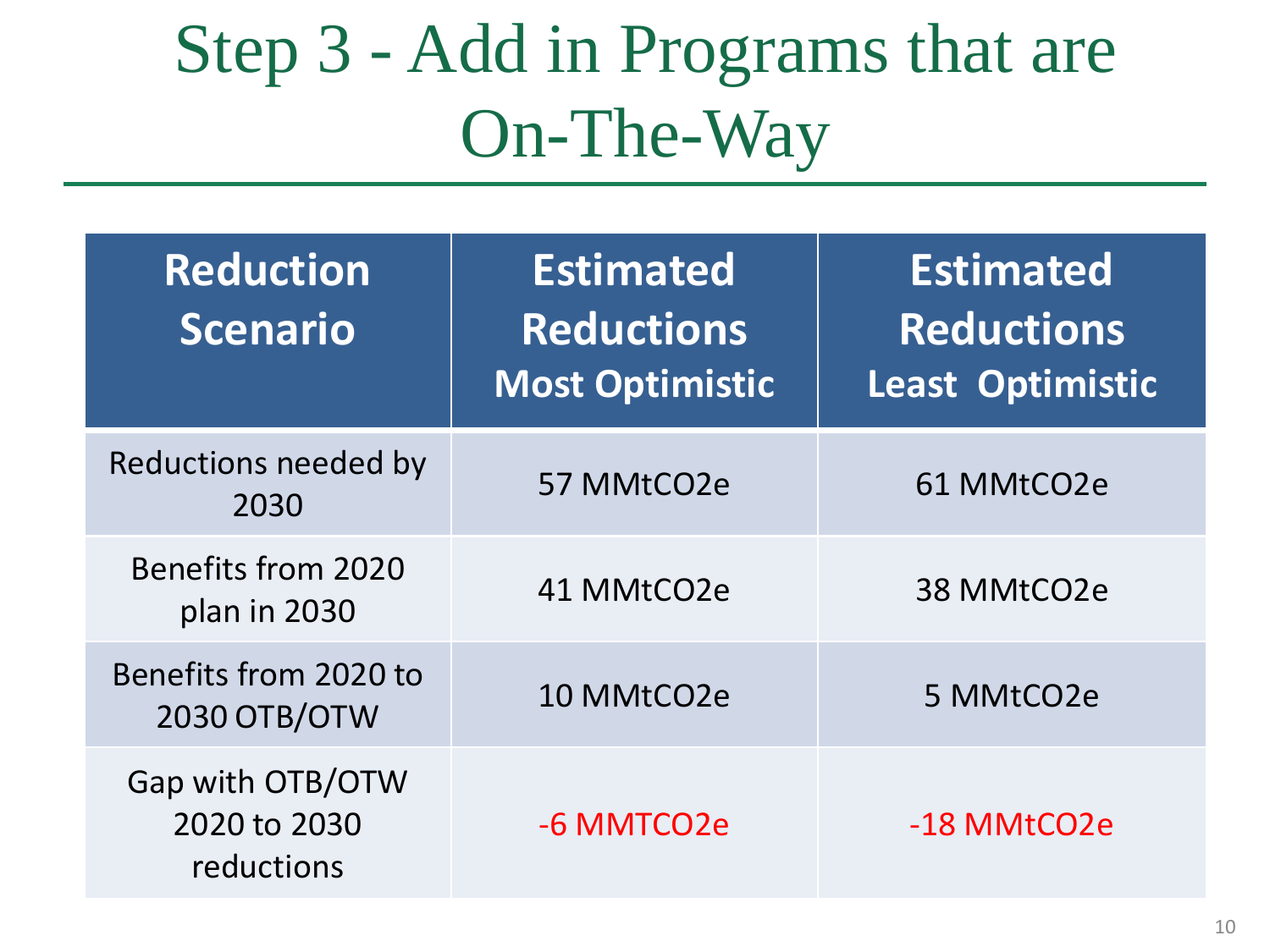### Emerging and Enhanced Programs

**Emerging Efforts - Potential Enhancements**

**Methane (3 MDE Initiatives and Fracking Ban) and Other Short-Lived Climate Pollutants (Clean Diesel) - Maybe 1 MMtCO2e**

**Zero and Electric Vehicle Initiatives - VW Settlement (Governor's Clean Car Act of 2017 … Multiple MDOT/MDE/MEA initiatives) - 1 to 4 MMtCO2e**

**Grid-of-the-Future Proceedings (PSC) - 0 to 5 MMtCO2e**

**Healthy Soils Initiative (Ag) - 0 to 4 MMtCO2e**

**Other Sequestration Efforts (DNR) - 0 to 2 MMtCO2e**

**Zero Waste and Recycling Efforts (MDE) - Maybe 1 or 2 MMtCO2e ECO Climate Ambassadors/Climate Champion Initiative and other Enhanced Partnerships - Maybe 1 MMtCO2e**

**Multi-State Transportation and Climate Initiative (TCI) - 0 to 2 MMtCO2e**

**Highly Uncertain, but an additional 2 to 21 MMtCO2e between 2020 and 2030**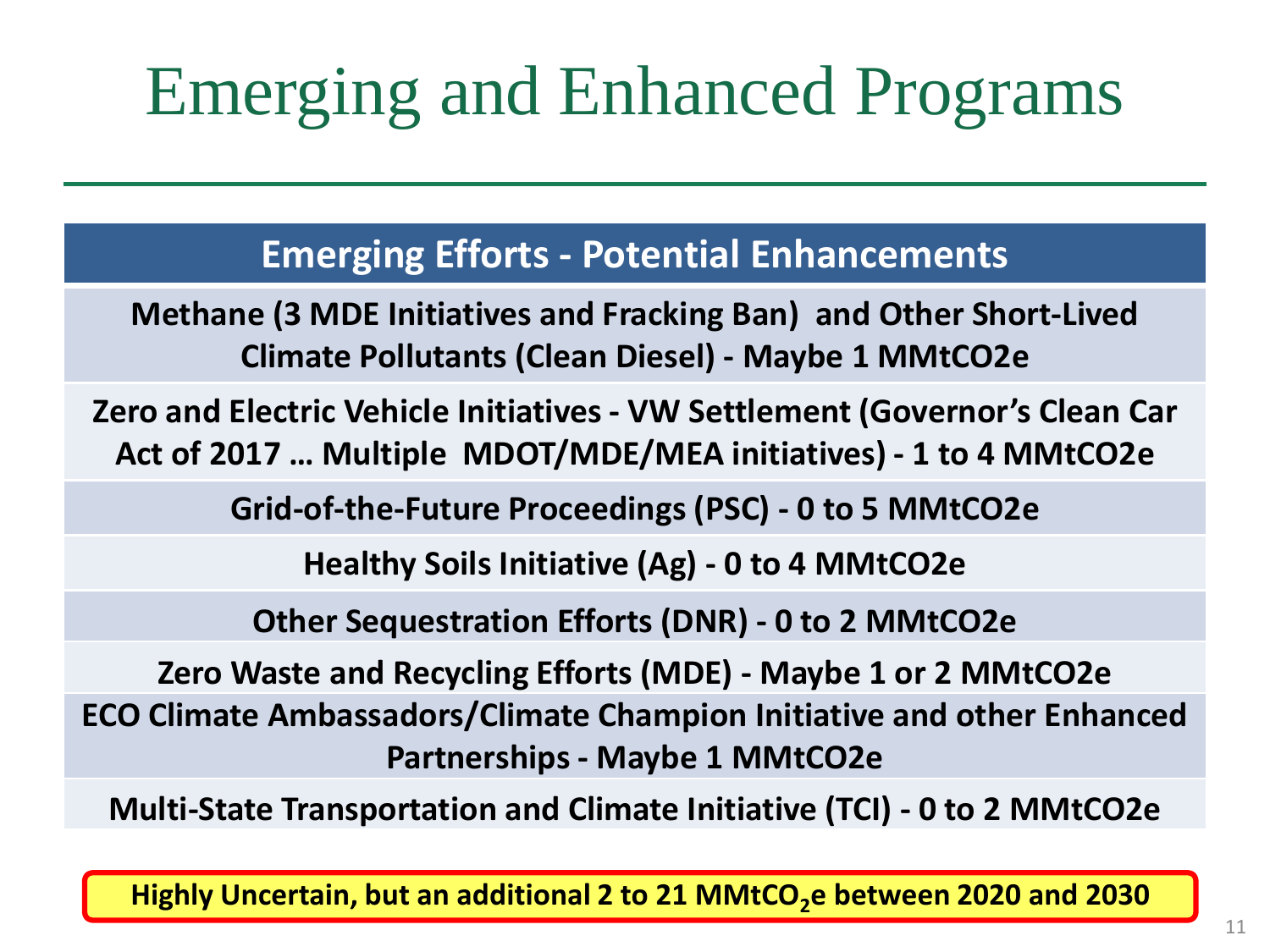### Last Step - Add in Emerging Programs

#### *… adding in new and enhanced programs*

| <b>Reduction Scenario</b>                                         | <b>Estimated</b><br><b>Reductions</b><br><b>Most Optimistic</b> | <b>Estimated</b><br><b>Reductions</b><br><b>Least Optimistic</b> |
|-------------------------------------------------------------------|-----------------------------------------------------------------|------------------------------------------------------------------|
| Reductions needed by 2030                                         | 57 MMtCO <sub>2</sub> e                                         | 61 MMtCO <sub>2</sub> e                                          |
| Benefits from 2020 plan in<br>2030                                | 41 MMtCO <sub>2</sub> e                                         | 38 MMtCO <sub>2</sub> e                                          |
| Benefits from 2020 to 2030<br>OTB/OTW                             | 10 MMtCO <sub>2</sub> e                                         | 5 MMtCO <sub>2</sub> e                                           |
| Benefits from 2020 to 2030<br><b>New and Enhanced</b><br>Programs | 21 MMtCO <sub>2</sub> e                                         | 2 MMtCO <sub>2</sub> e                                           |
| Gap after OTB/OTW and<br>New/Enhanced/Emerging                    | 16 MMTCO <sub>2</sub> e<br>(more than 40 by 30)                 | -16 MMtCO <sub>2</sub> e                                         |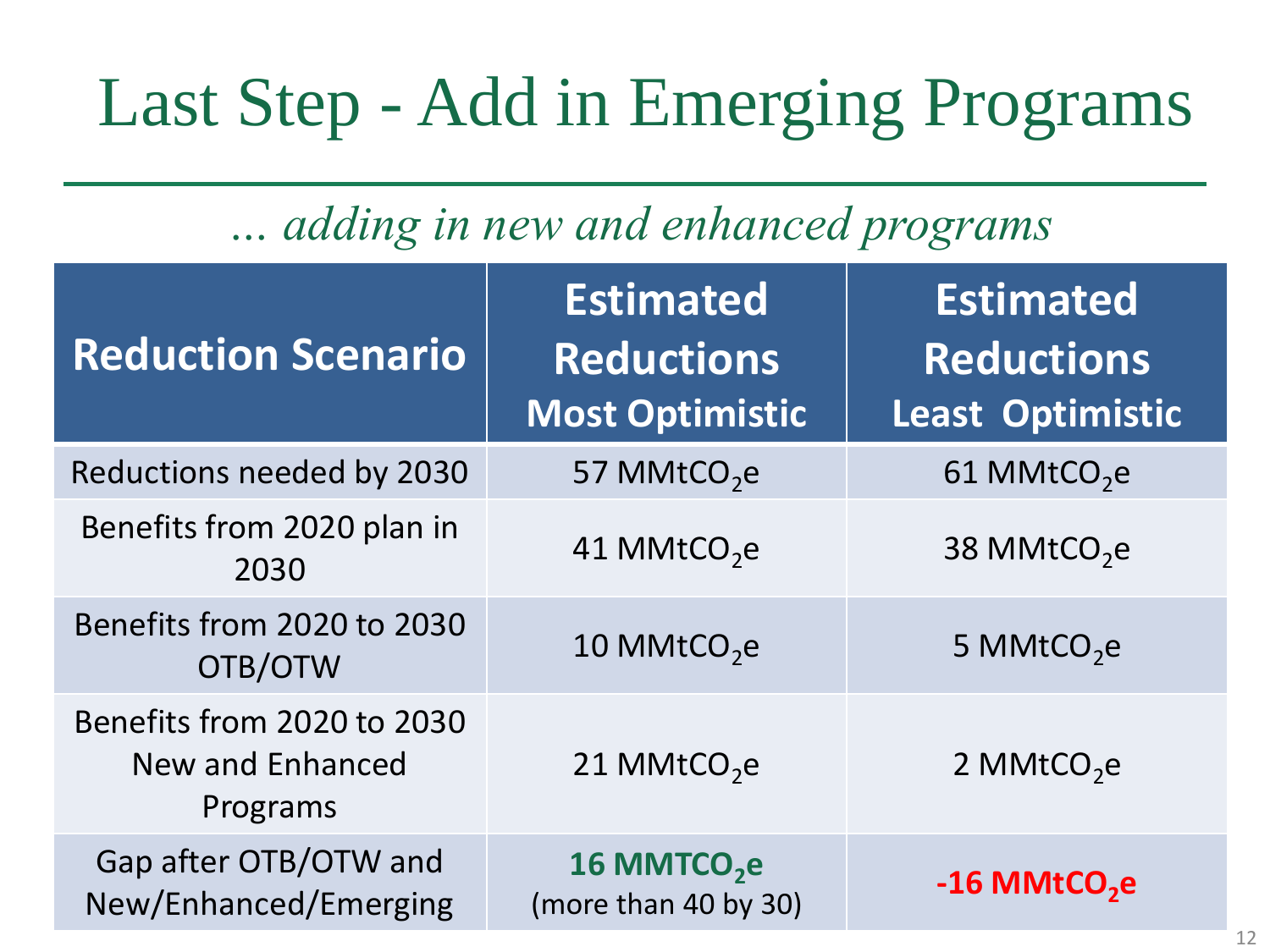

- There are three key areas we need to stay focused on as we continue to evolve the 40 by 30 plan
	- How successful will efforts to develop enhancements to existing programs and to finalize new emerging efforts be?
	- What will happen at the Federal level?
	- How do we make sure we are capturing current market trends as we decide how to grow emissions to 2030
- The Commission has its work cut out for the next 3 years



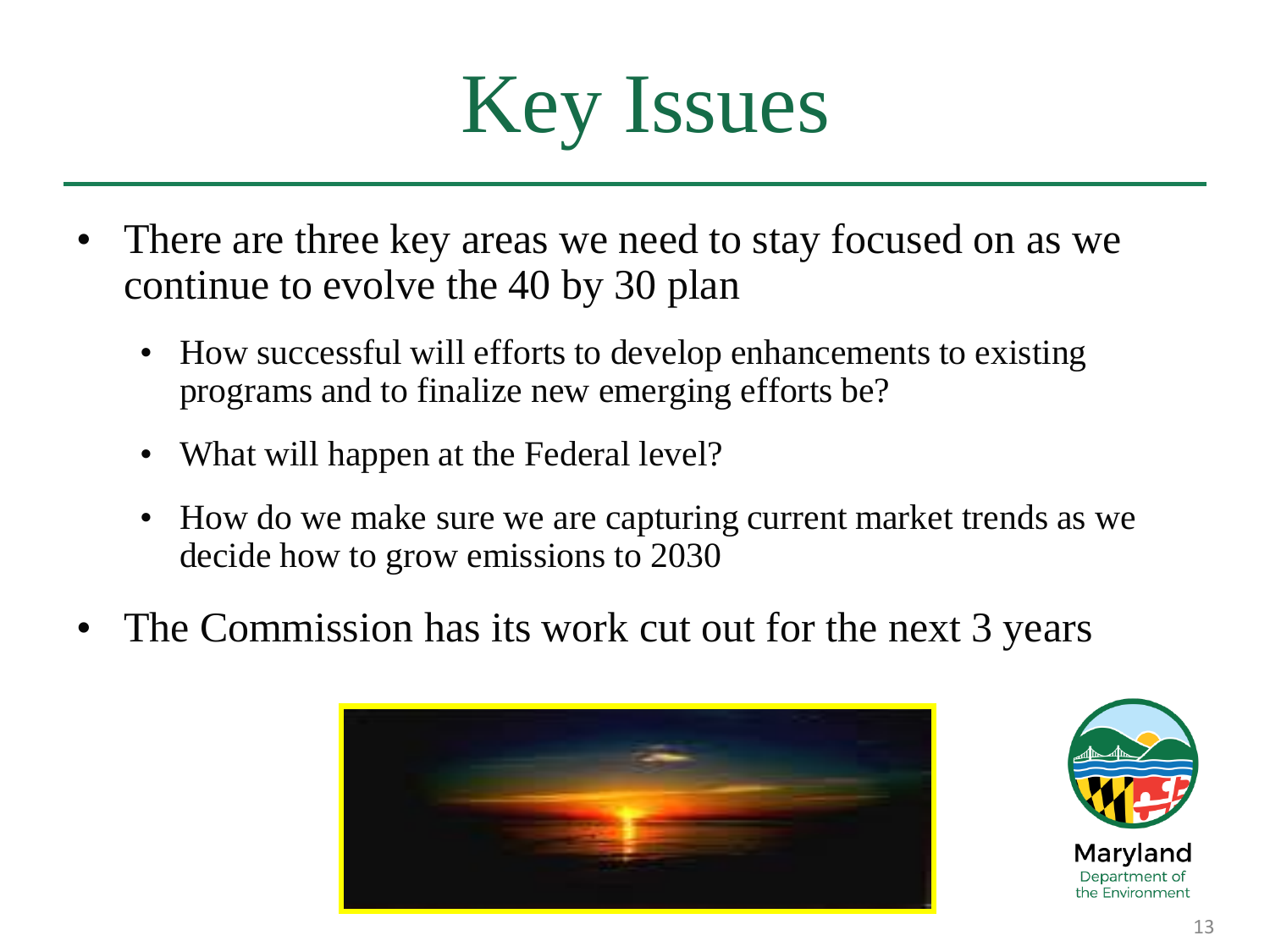### New and Emerging Programs

*… some enhancements … some brand new*

- More Certain Initiatives
	- Electric and Zero Emission Vehicles
	- Governor's Clean Car Act of 2017
	- MDE methane leakage regs
	- Fracking Ban 2017 legislation
	- Healthy Soils 2017 legislation
	- Enhanced RPS and EmPOWER efforts - 2017 legislative action
- **Less Certain Initiatives** 
	- Grid-of-the-Future
	- TCI ... Multi-State transportation initiative
	- Enhanced sequestration
	- Zero Waste
	- Climate Ambassador/Climate Champion partnership effort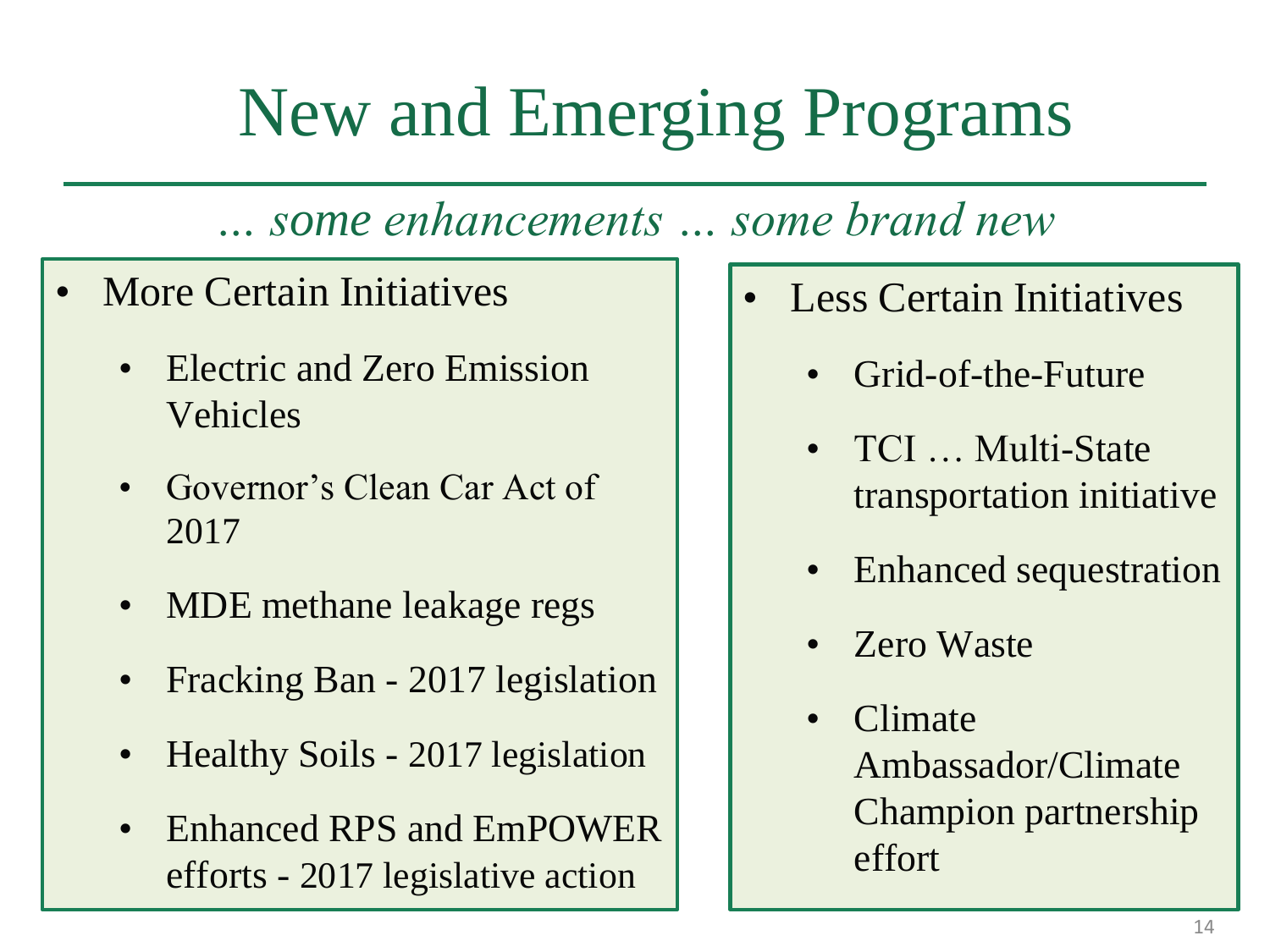### Watching Federal Programs

- There is a great deal of uncertainty over what will happen at the Federal level
- Some key federal programs to watch include
	- The Clean Power Plan
	- Tier 3 Mid-term Evaluation for MY2022-2025 Vehicles
	- The California Car Program
	- Others